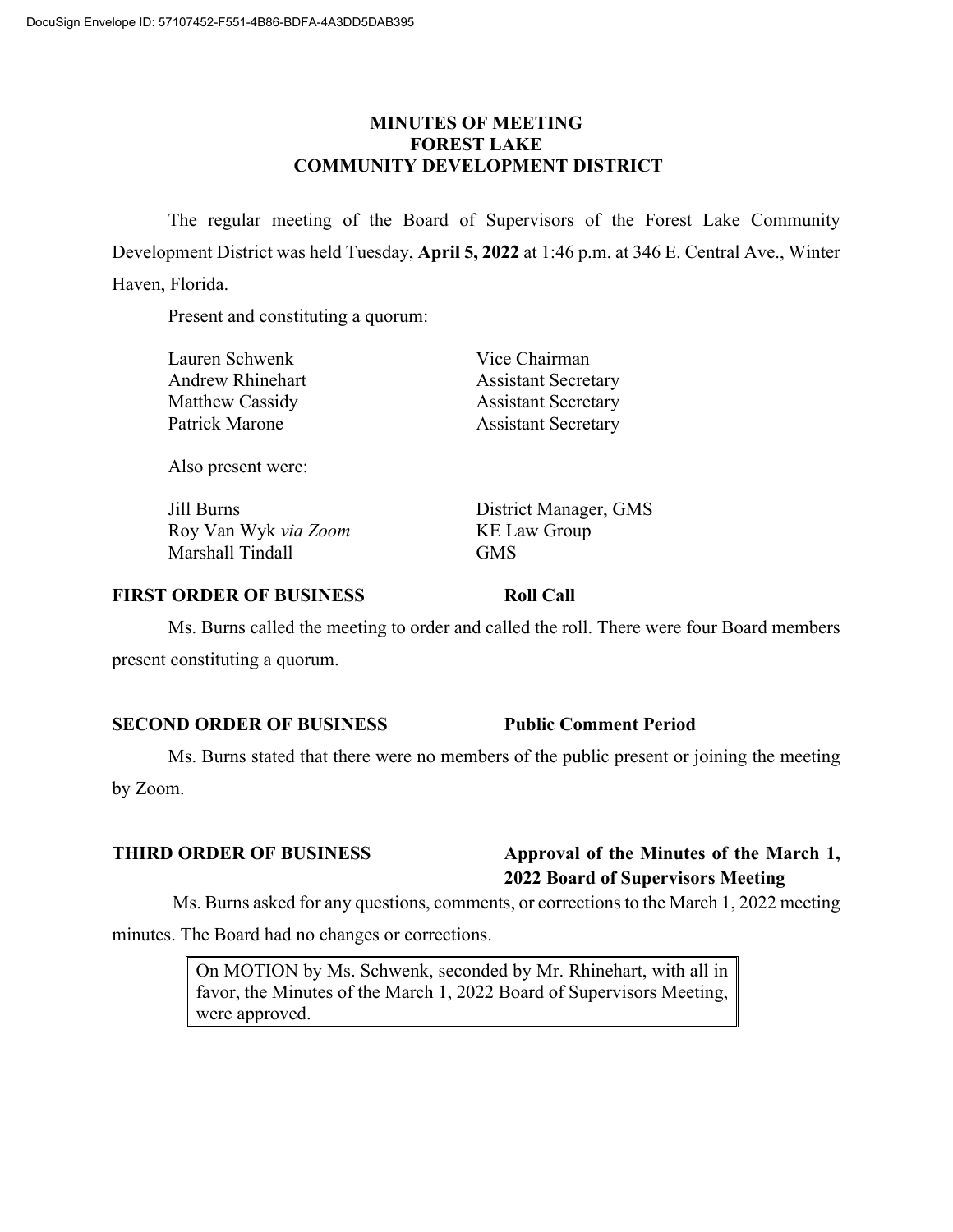# **FOURTH ORDER OF BUSINESS Consideration of Resolution 2022-04 Supplemental Assessment Resolution** *(to be provided under separate cover)*

Ms. Burns noted she spoke with Dylan and on this one, he said that there is no need to continue. They could just plan to have this on the May 3<sup>rd</sup> meeting because that should line up with the pricing. She stated they will table this and add it to the May  $3<sup>rd</sup>$  meeting.

# **FIFTH ORDER OF BUSINESS Public Hearing**

**A. Public Hearing on the Adoption of Amenity Policies and Rates** Ms. Burns stated this public hearing has been advertised. They just need motion to open

the public hearing.

On MOTION by Mr. Marone, seconded by Mr. Rhinehart, with all in favor, Opening the Public Hearing, was approved.

# **i. Consideration of Resolution 2022-05 Adopting Amenity Policies and Rates**

Ms. Burns stated that the Resolution 2022-05 Adopting Amenity Policies and Rates is included in a package for review. The only rates included here are the nonresident user fee, which would allow some of the outside of the community to utilize some the facility at a rate of \$2,500 a year. The only other fee is the replacement access card. Residents are given two access cards at the time they move in. If they lose them, there is a \$30 fee to get those replaced.

Ms. Burns noted the standard set of rules they have for the pool, the dog park, and playground polices and then the suspension and termination of privileges if anybody has any issues with the amenity rules. Ms. Burns stated that those will be in place so that they can handle any issues that come up. Ms. Burns asked if there were any questions on the rules and heard none.

> On MOTION by Mr. Marone, seconded by Mr. Rhinehart, with all in favor, Resolution 2022-05 Adopting Amenity Policies and Rates, was approved.

Ms. Burns asked for a motion to close the public hearing.

On MOTION by Mr. Rhinehart, seconded by Mr. Cassidy, with all in favor, Closing the Public Hearing , was approved.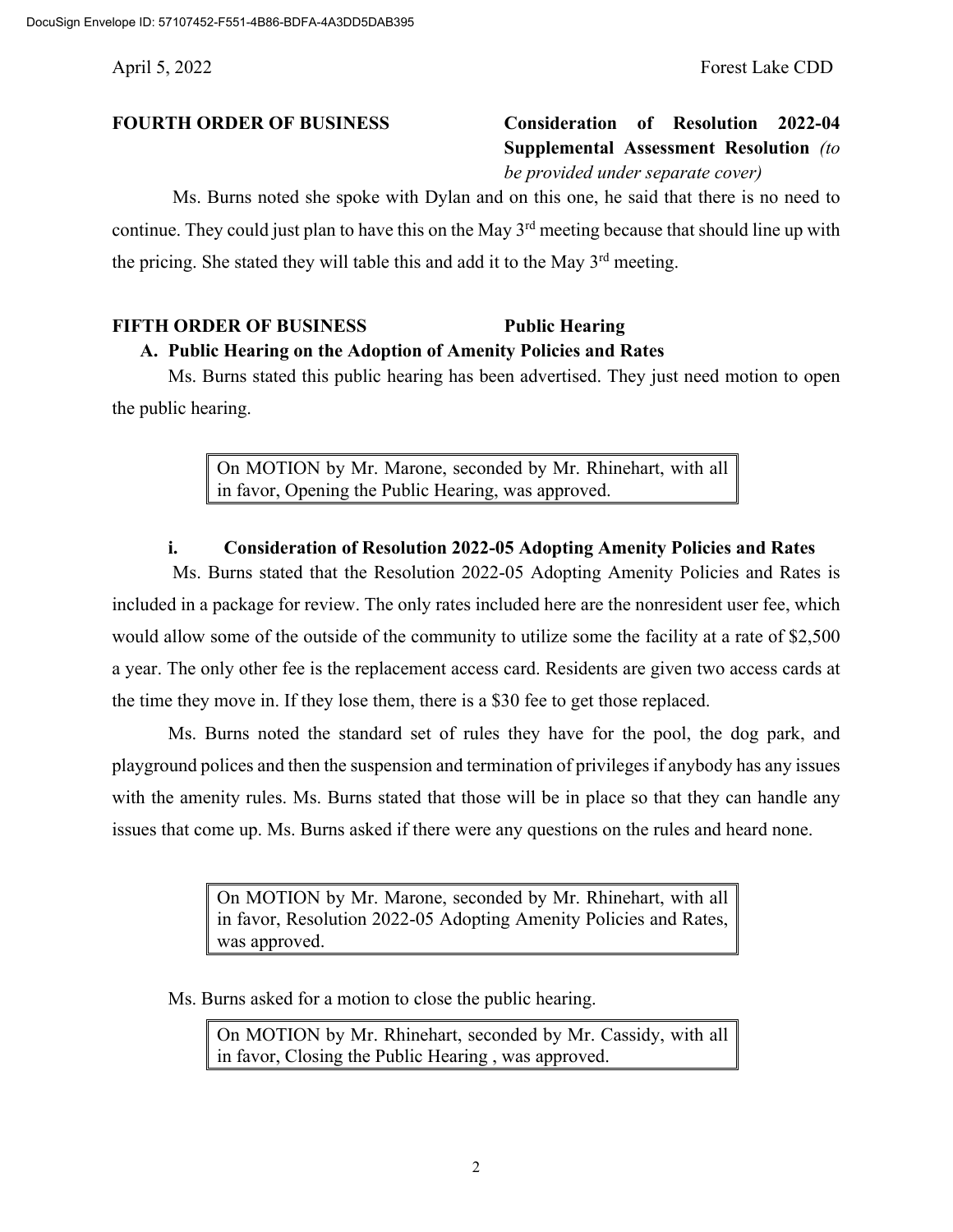# **SIXTH ORDER OF BUSINESS Consideration of Resolution 2022-06 Authorizing the Use of Electronic Documents and Signatures**

Ms. Burns stated this would allow them to utilize electronic signatures for the majority of

the District's records.

On MOTION by Mr. Marone, seconded by Ms. Schwenk, with all in favor, Resolution 2022-06 Authorizing the Use of Electronic Documents and Signatures, was approved.

# **SEVENTH ORDER OF BUSINESS Consideration of Proposal for Pool Furniture**

Ms. Burns noted the total price is \$12,746.16. She noted they did previously approve the playground quote. She asked for any questions and heard none.

> On MOTION by Mr. Marone, seconded by Mr. Cassidy, with all in favor, the Proposal for Pool Furniture, was approved.

**EIGHTH ORDER OF BUSINESS Consideration of Equipment/Lease Purchase Agreement Updated to Include Playground Equipment and Pool Furniture** 

Ms. Burns stated that this is with WHFSLLC this is the standard terms that would utilize in other Districts as well. The payment amount is \$2,390 per month starting on 5/1. She asked for any questions. Hearing none, there was a motion to approve.

> On MOTION by Mr. Marone, seconded by Mr. Cassidy, with all in favor, the Equipment/Lease Purchase Agreement Update to Include Playground Equipment and Pool Furniture, was approved.

### **NINTH ORDER OF BUSINESS Staff Reports**

### **A. Attorney**

Mr. Van Wyk had nothing further to report.

### **B. Engineer**

There being none, the next item followed.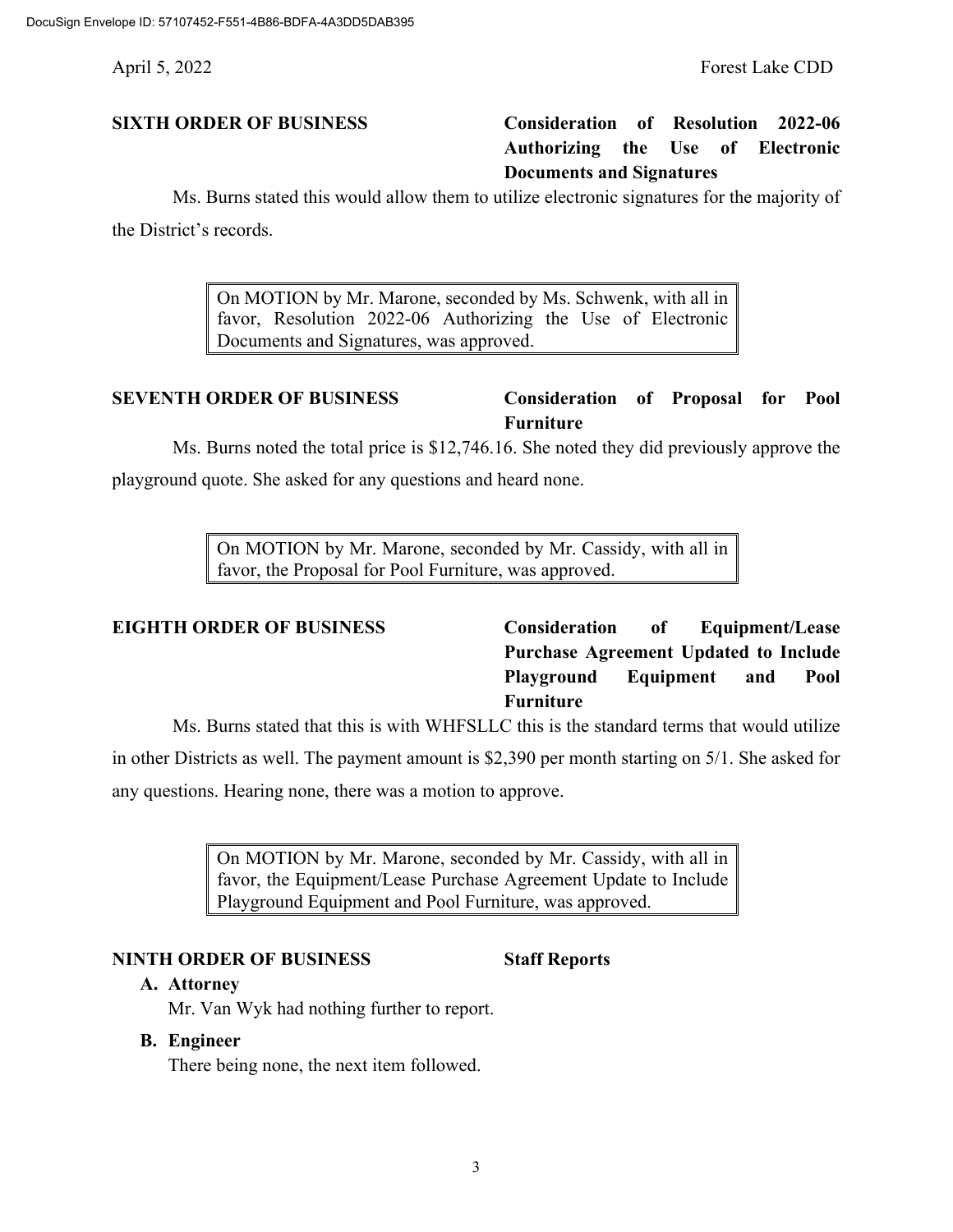# **C. Field Manager's Report**

Mr. Tindall presented the field manager's report to the Board. He stated the landscape scope is being maintained now. Someone had broken a bunch of glass in the parking lot, and they got that cleaned up.

Ms. Burns noted the amenity opened with the punch code and they haven't seen the issues that they have seen with some of the other communities with a punch code. Ms. Burns asked if they got the other pool furniture they were waiting on. Mr. Tindall stated they have a couple of tables.

# **D. District Manager's Report**

# **i. Approval of the Check Register**

Ms. Burns presented the check register and asked for any questions. Hearing none, there was a motion to approve.

> On MOTION by Ms. Schwenk, seconded by Mr. Cassidy, with all in favor, the Check Register, was approved.

# **ii. Balance Sheet and Income Statement**

Ms. Burns stated the financials were in the package for review, and there was no action that needed to be taken.

# **TENTH ORDER OF BUSINESS Other Business**

There being none, the next item followed.

**ELEVENTH ORDER OF BUSINESS Supervisors Requests and Audience Comments**

There being none, the next item followed.

### **TWELFTH ORDER OF BUSINESS Adjournment**

Ms. Burns asked for a motion to adjourn.

On MOTION by Mr. Marone, seconded by Mr. Rhinehart, with all in favor, the meeting was adjourned.